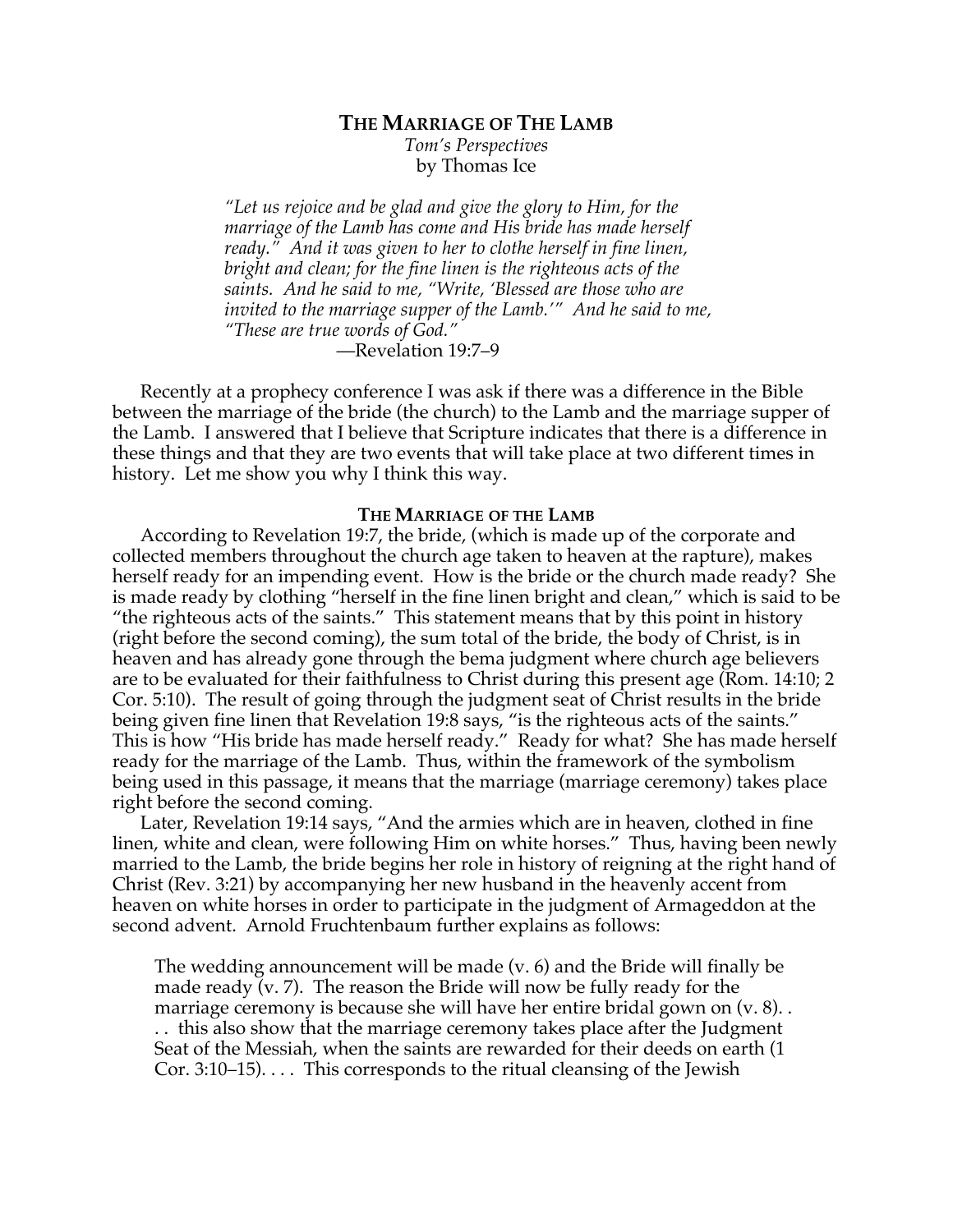wedding system. The ones present at the marriage ceremony are the "few," that is, only those in Heaven at that time.<sup>1</sup>

# **THE MARRIAGE SUPPER**

It is at this point that many Christians today often confuse the marriage of the Lamb with the marriage supper of the Lamb. But they are two separate events that occur at two different times in history. Revelation 19:9 says, "Blessed are those who are invited to the marriage supper of the Lamb." This passage clearly has a forward look anticipating a future time. It cannot refer to anyone in heaven since the church (the bride) is the only redeemed entity in heaven. However, after the second coming when believers from other ages will be resurrected (Dan. 12:2) along with tribulation saints, both mortal and resurrected ones (Rev. 20:4), these will be the invited guest who will be guests at this celebration supper. I believe that the marriage supper will be during the first part of the millennial reign of Christ. Fruchtenbaum says:

Hence, the "many" who are bidden to attend the marriage feast on earth are all the Old Testament saints and the Tribulation saints resurrected after the Second Coming. While the marriage ceremony will take place in Heaven just before the Second Coming, the marriage feast will take place on earth after the Second Coming. In fact, it would seem that the marriage feast is what begins the Millennium or the Messianic Kingdom; the Church's co-reigning with the Messiah will start with a tremendous marriage feast.<sup>2</sup>

There are some New Testament passages that speak of Christ eating and banqueting in the kingdom are in my opinion references to the celebration related to the marriage supper of the Lamb. What are some of these passages which strongly imply that the celebration of the marriage supper commences in the millennial kingdom?

### **MATTHEW 8:11**

This passage says, "And I say to you, that many shall come from east and west, and recline at the table with Abraham, and Isaac, and Jacob, in the kingdom of heaven." Here is a picture of the redeemed of the ages (from Adam to John the Baptist) sitting down with Christ in the kingdom and enjoying a meal together. These are likely the invited guest that we see spoken of in Revelation 19:9, since they are redeemed human beings from the ages who are not part of the church, the Bride of Christ. In this way there will be guests at the marriage supper of the Lamb who will be able to celebrate the marriage of the second person of the Trinity to His bride—the church.

### **LUKE 13:28–29**

The statements made by Jesus in this passage have some parallels to the things He said in Matthew 8:11, but there are also some differences. It says, "There will be weeping and gnashing of teeth there when you see Abraham and Isaac and Jacob and all the prophets in the kingdom of God, but yourselves being cast out. And they will come from east and west, and from north and south, and will recline at the table in the kingdom of God." This is in the context of Christ rebuking the Jewish leaders of His day who were advocating rejection of the Messiahship of Jesus to the nation. The leaders of Israel at this time thought that they were in league with Abraham, Isaac, Jacob and the prophets, when in reality they were opposed their message by not recognizing Jesus as their long promised Messiah. Therefore, others will come from the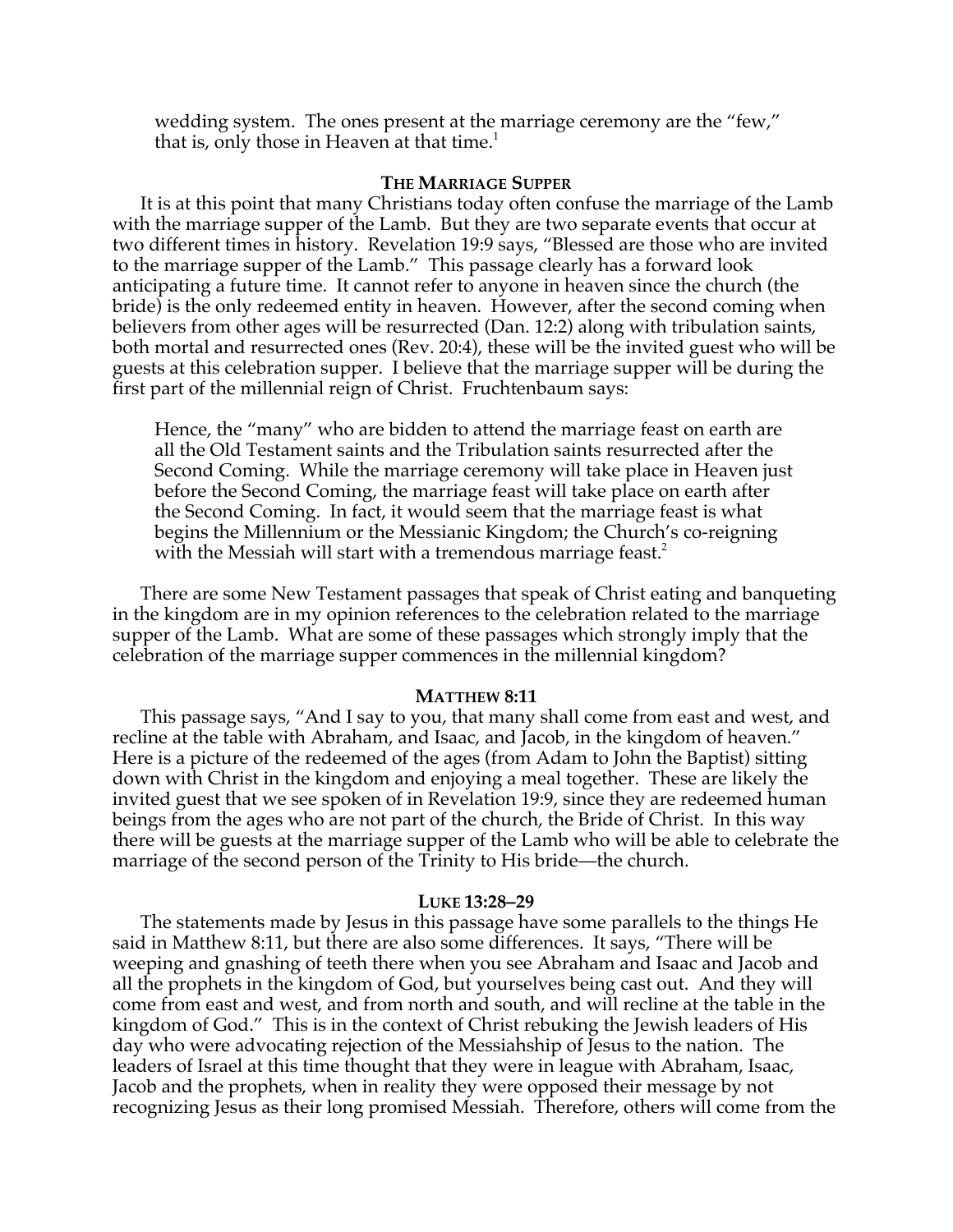four-corners of the world and experience the fellowship of the kingdom. This dining with the Messiah will likely commence with the celebration that will take place at the marriage supper of the Lamb. Like in Matthew 8:11, these others are the invited guests mentioned in Revelation 19:9.

### **LUKE 22:16–18, 29–30**

This is an important passage in relation to the marriage supper of the Lamb. We read in Luke 22:16–18 the following: "for I say to you, I shall never again eat it until it is fulfilled in the kingdom of God. And when He had taken a cup and given thanks, He said, "Take this and share it among yourselves; for I say to you, I will not drink of the fruit of the vine from now on until the kingdom of God comes." This is called the Lord's Supper, which Jesus inaugurated for the soon to be born church to practice until His return to get His bride. Christ's promise not to not eat or drink again until He does it when the kingdom comes, means that He will not be celebrating His marriage supper in heaven before He descends at His second coming with His bride. Here He says the next time he eats and drinks will be at the coming of the kingdom, which will start at the beginning of the thousand years of His reign upon earth.

The above stated idea is reinforced at the end of the Luke 22 passage when Christ says the following in verses 29 and 30: "and just as My Father has granted Me a kingdom, I grant you that you may eat and drink at My table in My kingdom, and you will sit on thrones judging the twelve tribes of Israel." Once again, Jesus speaks of eating and drinking during the kingdom. This is the time when we will commence personal fellowship with our Saviour. Thus, it follows that this will be the time when the marriage supper of the Lamb, celebrating with the various redeemed of the ages Christ's taking of a bride.

When the two parts of Luke 22 are combined it supports the notion that the marriage supper of the Lamb, mentioned specifically in Revelation 19:9 will take place during the millennial kingdom time frame. Matthew 26:29 is a parallel passage to Luke 22 and says, "But I say to you, I will not drink of this fruit of the vine from now on until that day when I drink it new with you in My Father's kingdom."

### **PARABLE OF THE WEDDING FEAST**

Matthew 22:1–14 does not teach about a supper or feast in the kingdom, but this parable does picture a wedding feast (verse 4) similar to what most likely will take place at the beginning of the millennial kingdom when the Father's Son celebrates the marriage supper of the Lamb. Thomas Figart explains the purpose how this parable pictures the marriage supper of the Lamb when he says:

At first glance it may seem inappropriate to refer to the *"kingdom of heaven"* as a marriage feast for the son (Christ) of the king (the Father) since the Church had not even begun. Indeed, how could Christ be presented to Israel in this royal fashion before His death? But when the parable is take as a whole, it can be seen as including the rejection of the Son, the destruction of Jerusalem and the judgment of unbelievers at the return of Christ to the earth. . . . The fact is the Jews had already rejected Him by the time this parable was given, and it is His way of showing some of the events which pertain to the succeeding years, even up to and including His return to earth. $3$